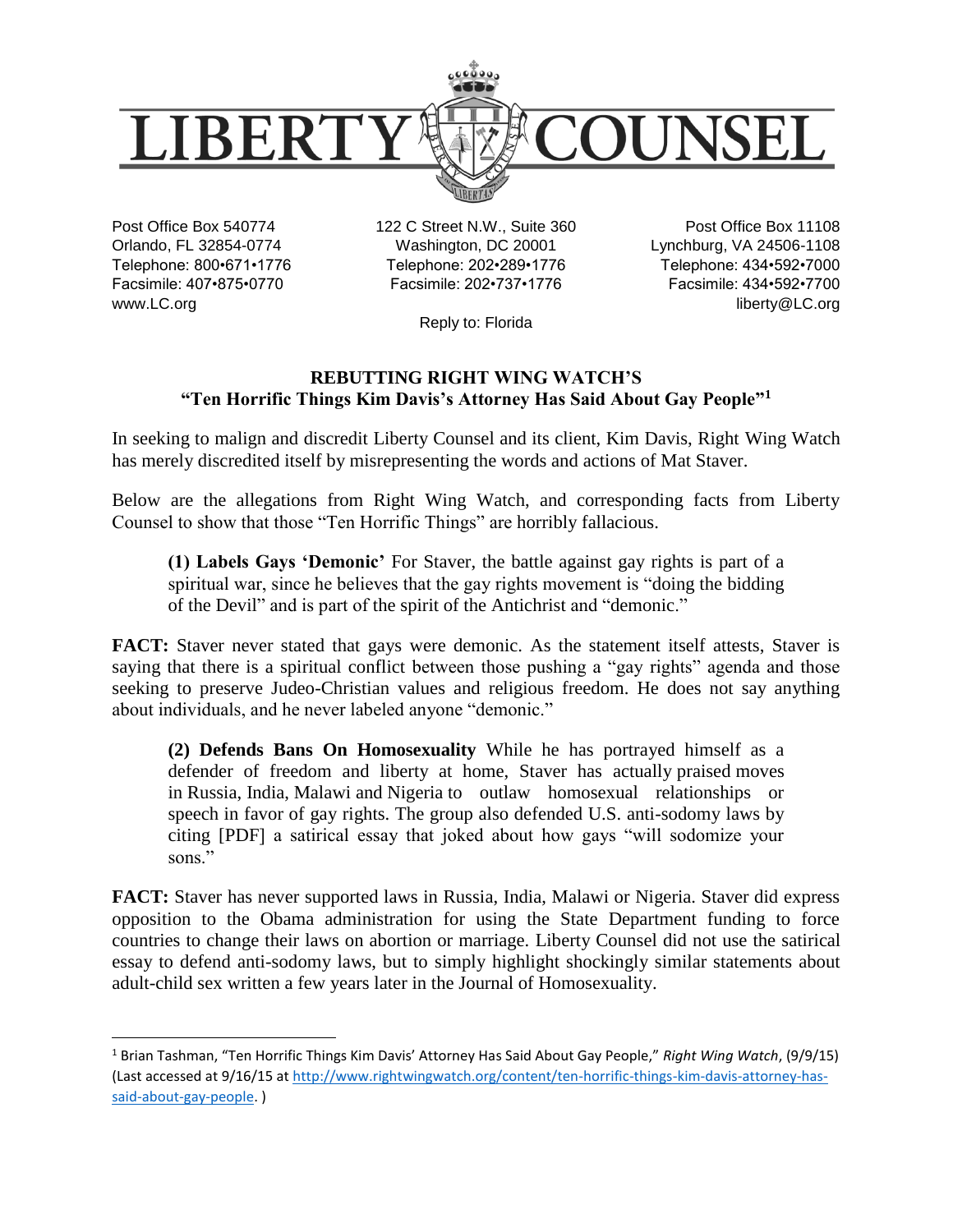**(3) Compares Gays To Terrorists** The Liberty Counsel founder has claimed that there is no need to negotiate or compromise with gay rights supporters because they are [acting like terrorists.](http://www.rightwingwatch.org/content/mat-staver-gays-just-hamas-terrorists)

"It's kind of like with these terrorists, it's hard to negotiate with terrorists because they have a zero-sum game," he [said](http://www.rightwingwatch.org/content/mat-staver-demonic-gay-rights-advocates-are-acting-terrorists) of gay rights advocates during the debate about Indiana's so-called religious freedom law. "It's hard to negotiate with these people who simply are irrational and are inventing things that just simply don't exist."

**FACT:** Staver did not compare gays to terrorists. Staver distinguishes the individual from the agenda put forth by certain leaders, some of which have little or no interest in rational dialogue, compromise, or accommodation.

**(4) Thinks Gays Will Force Us To Be Gay** Prior to the 2012 election, Staver warned that the Obama administration was planning to impose ["in-your-face](http://www.rightwingwatch.org/content/mat-staver-accuses-obama-backing-forced-abortion-funding-and-forced-homosexuality)  [forced homosexuality"](http://www.rightwingwatch.org/content/mat-staver-accuses-obama-backing-forced-abortion-funding-and-forced-homosexuality) upon the nation. He also charged that society would ["just](http://www.rightwingwatch.org/content/staver-fears-everyone-will-go-gay-under-marriage-equality)  [simply cease to exist"](http://www.rightwingwatch.org/content/staver-fears-everyone-will-go-gay-under-marriage-equality) under marriage equality.

**FACT:** Staver's statement references the Obama Administration, not "gays." Also, he did not say that the Administration was going to force everyone to be "gay," but that it would impose laws, rules, regulations and policies that would compel people to accept and embrace homosexual conduct regardless of religious beliefs or other constitutional protections. Staver did not say that society would cease to exist if same-sex couples are called "married," but that attempting to redefine the basic societal institution would weaken it, and with a weakened foundation, society itself would be weakened, and that society still depends on male-female sexual unions to exist.

**(5) Paints Gays As Child Molesters** Staver, who once warned that gay people [seek to "groom" and "entrap" children,](http://www.rightwingwatch.org/content/staver-reparative-therapy-ban-lets-gays-entrap-groom-children) recently claimed that the Boy Scouts of America's decision to "allow homosexual young boys in the Scouts and allow homosexual leaders in the Scouts" will lead to ["all kinds of sexual](http://www.rightwingwatch.org/content/staver-boy-scouts-will-now-become-playground-pedophiles)  [molestation"](http://www.rightwingwatch.org/content/staver-boy-scouts-will-now-become-playground-pedophiles) as the organization transforms into "a playground for pedophiles to go and have all these boys as objects of their lust."

**FACT:** Staver never said that all gays were child molesters; nor did he say that "gay people" seek to "groom" and "entrap" children. Sexual abuse in the ranks of the Boy Scouts has been a problem for decades, as detailed by journalist Patrick Boyle in *Scout's Honor*. The decision to permit boys who might be sexually attracted to boys and men who might be sexually attracted to boys into an organization where boys and men spend a great deal of time together in close quarters will provide greater opportunities for sexual misconduct.

**(6) Wants Gay Rights Supporters Out Of Office** Staver had strong words for members of Vermont's legislature who voted for a bill legalizing same-sex marriage in the state, saying that they were [unfit for office:](http://www.lc.org/index.cfm?PID=14100&PRID=797) "It is a sad day in America when elected officials are clueless about the definition of marriage. If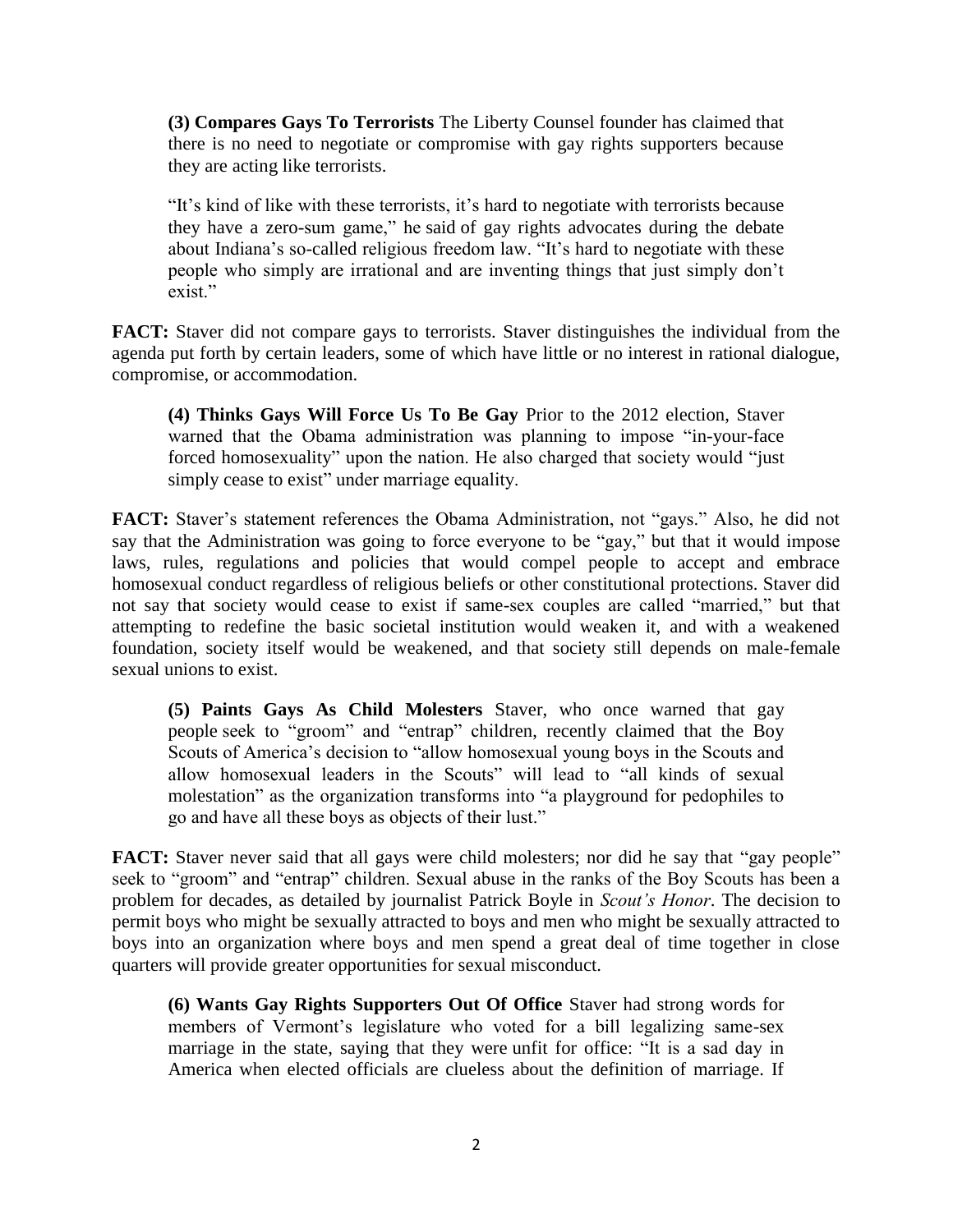they cannot understand this basic human relationship between a man and a woman, then they are not competent for public office."

**FACT:** Staver never said that "gay rights supporters" should be booted out of office. He questioned whether elected officials who do not understand and support the importance of marriage between a man and a woman should be elected.

**(7) Warns Gay Marriage Will Cause A Crime Wave** Staver [predicted](http://www.rightwingwatch.org/content/cpac-marriage-equality-will-create-generation-violent-criminals) that the legalization of gay marriage will lead to a new generation of criminals, claiming that the children of two women are more likely to turn to a life of crime:

He even claimed that transgender people will use the Employment Non-Discrimination Act to [rape and kill women and girls:](http://www.rightwingwatch.org/content/mat-staver-enda-result-death-individuals) "So you can go into these restrooms or changing rooms, if you're a man, and want to go in and molest, or watch, or sexually assault young girls.... This will ultimately, in addition to colliding with religious liberty, in addition to forcing a radical agenda on people, this also will put individuals at risk and ultimately result in significant damage and even death of some individuals."

**FACT:** Staver did not say that "gay marriage" will cause a crime wave, but that raising children without either a mother or a father has proven to be detrimental to the children's development. Peer reviewed long-term studies have shown that children raised by two men or two women have higher rates of dysfunction, including higher rates of drug abuse, crime, and psychological problems, than do children raised by a mother and father.

Staver's statement pertained to the then-proposed Employment Non-Discrimination Act (ENDA), which included the broad term "gender identity." This term has been used in other laws to allow men who say they identify as women to access private spaces reserved for women and girls. This provision could place women and girls at risk by providing opportunity for men who want access to vulnerable targets for improper purposes.

**(8) Blames Gay Marriage For Bank Failure** During the 2008 Wall Street meltdown, Staver [said](http://www.rightwingwatch.org/content/right-wing-solution-our-economic-crisis) that the failure of two of the country's biggest banks, Washington Mutual and Wachovia, was a price they had to pay for supporting gay marriage: "Washington Mutual and Wachovia, both of which actively promoted the homosexual agenda, have come to realize that anti-family policies will bankrupt the bottom line."

FACT: Staver never said that "gay marriage" was the cause of bank failure. Staver was commenting on the fact that the two banks had very publicly supported redefining marriage, as well as other controversial issues, and that taking such positions contrary to the values of many of their customers would lead to customers taking their business elsewhere, which affects a business's bottom line.

**(9) Warns Gay Marriage Will Destroy Civilization** Staver [believes](http://www.rightwingwatch.org/content/staver-scotus-ruling-marriage-equality-will-have-catastrophic-consequence-human-existence) that marriage equality "has a catastrophic consequence for our religious freedom, for the very function of the family, for marriage, for our human existence, for civil